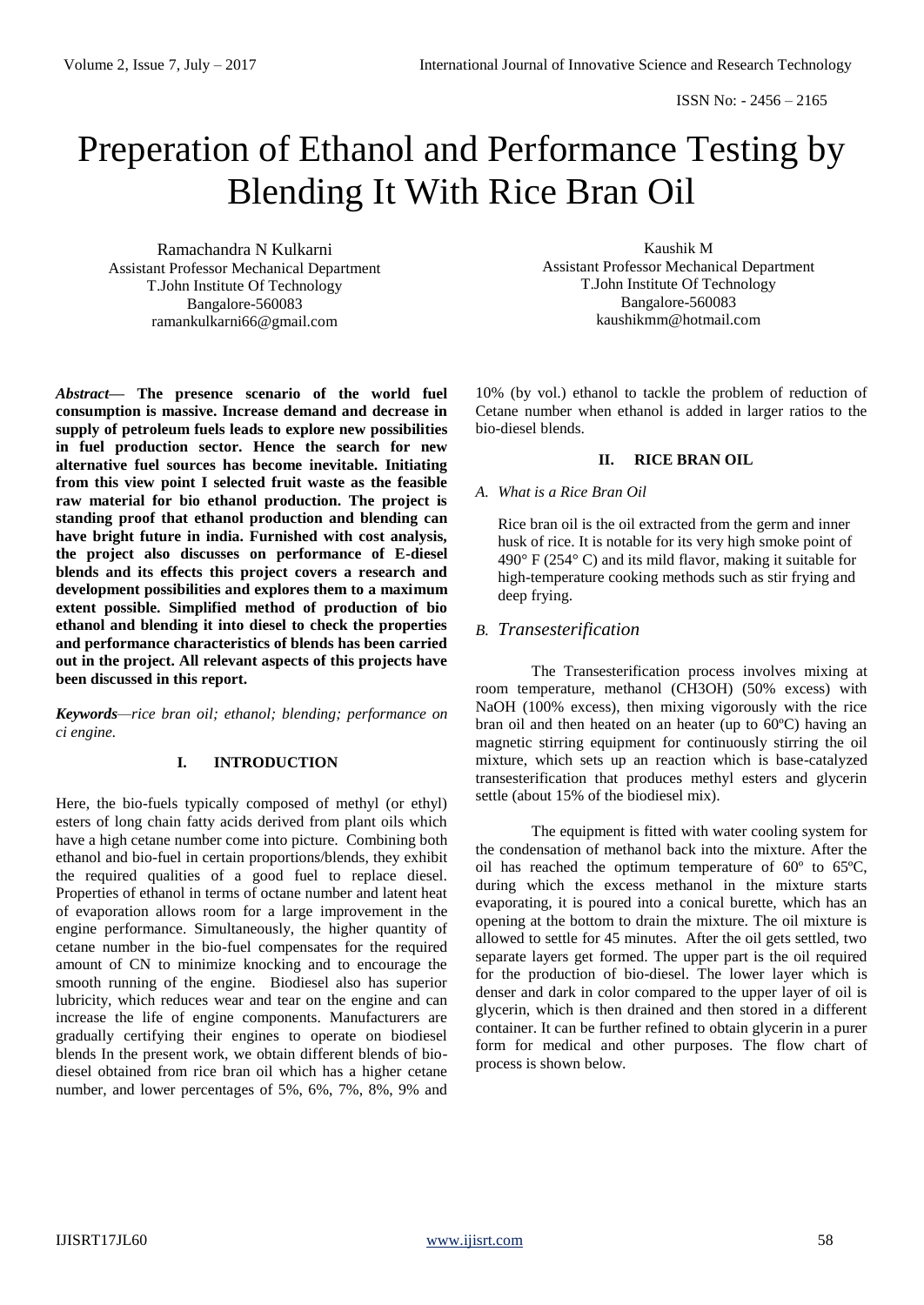

#### **III. PREPARATION OF ETHANOL**

A. Ethanol, also called ethyl alcohol, pure alcohol, grain alcohol, or drinking alcohol, is a volatile, [flammable,](http://en.wikipedia.org/wiki/Flammability) colorless liquid. It is a powerful psychoactive drug and one of the oldest [recreational drugs.](http://en.wikipedia.org/wiki/Recreational_drugs) Best known as the type of alcohol found in alcoholic beverages, it is also used in [thermometers,](http://en.wikipedia.org/wiki/Thermometers) as a [solvent,](http://en.wikipedia.org/wiki/Solvent) and as a [fuel.](http://en.wikipedia.org/wiki/Alcohol_fuel)

To produce Ethanol, we obtained 5kgs of fruit pulp waste from one of the fruit-juice centers in the locality. The composition of the fruit pulp waste consisted of pulps of apple, pineapple, oranges, grapes, watermelon etc. The mixture was then collected in an air-tight container to which, 5 liters of water was added. To this mixture, yeast in proportional quantity was added so that the mixture could start fermenting.

In the absence of oxygen, yeasts can convert sugars to alcohol and carbon dioxide.

# $C_6H_{12}O_6 \rightarrow 2(CH_3CH_2OH) + 2CO_2$

The above formula shows how a molecule of sugar on the left is converted to two molecules each of ethanol and carbon dioxide. This mixture is to be kept for 14 days in a container for the complete fermentation, after which the upper layer of fruit waste is separated and is disposed. The liquid obtained after this process is then allowed to continue fermentation for another 10 days. The liquid after a total of 24 days is then collected in a distillation unit and then distilled using fractional distillation equipment.

### *B. LABROTARY SETUP*

Fractional distillation in a laboratory makes use of common laboratory glassware and apparatuses, typically including electric heater, a [round-bottomed flask](file:///C:/wiki/Round-bottomed_flask) and a [condenser,](file:///C:/wiki/Condenser_(heat_transfer)) as well as the single-purpose [fractionating column.](file:///C:/wiki/Fractionating_column)

**Fractional distillation** is the separation of a [mixture](file:///C:/wiki/Mixture) into its component [parts,](file:///C:/wiki/Parts) or [fractions,](file:///C:/wiki/Fractions) such as in separating [chemical](file:///C:/wiki/Chemical_compound)  [compounds](file:///C:/wiki/Chemical_compound) by their [boiling point](file:///C:/wiki/Boiling_point) by heating them to a [temperature](file:///C:/wiki/Temperature) at which several fractions of the compound will evaporate.



**Collection of fruit waste and obtaining of ethanol through fractional distillation.**

Ethanol boils at 78.4 °C while water boils at 100 °C. So, by gently heating the mixture, the most volatile component will concentrate to a greater degree in the vapor leaving the liquid. The vapor [condenses](file:///C:/wiki/Condensation) on the glass platforms. The process continues until all the ethanol boils out of the mixture. This point can be recognized by the sharp rise in temperature shown on the [thermometer.](file:///C:/wiki/Thermometer) The [Graham condenser](file:///C:/wiki/Graham_condenser) is a spiral tube within a water jacket, increasing the surface area upon which the vapor constituents condense in the form of droplets. This obtained droplets is nothing but ethanol, by this process after few repetitions of the fractional distillation, pure ethyl alcohol is obtained which is 96% pure.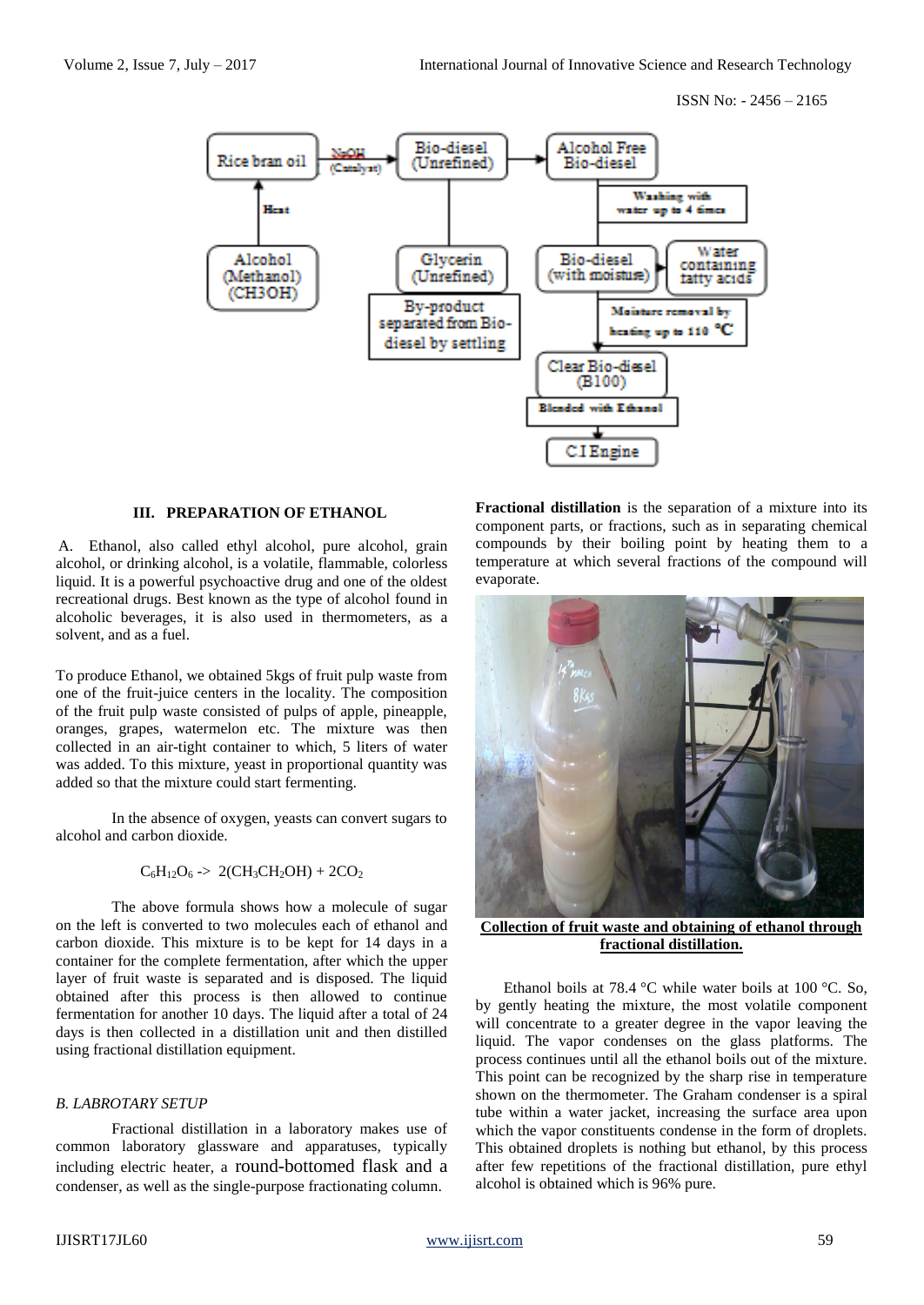# **IV. BLENDING OF ETHANOL WITH BIODIESEL**

Blending is simple process of mixing ethanol with bio diesel (rice bran oil) in required proportion. In this experiment, ethanol is mixed in 5%, 9% and 10% ratios for the 400 ml of bio diesel sample.

Taking 400ml of biodiesel – ethanol blends we perform the engine performance test.

- Firstly, 380 ml of bio diesel and 20ml of ethanol blend sample is blended in a flask and mixed well.
- Similarly for the above mentioned proportions the blending is done.
- The samples are kept for 20 hours under observation to see the proper blending ratio.
- If two layers are formed, ethanol and bio diesel they can be considered as improper mixture.

| <b>Sample</b> | <b>Blend</b> | <b>Bio diesel</b> | <b>Ethanol</b>  |
|---------------|--------------|-------------------|-----------------|
| <b>B5</b>     | 5%           | 380 ml            | $20 \text{ ml}$ |
| B8            | 8%           | 368 ml            | $32 \text{ ml}$ |
| B9            | 9%           | 364 ml            | 36 ml           |
| <b>B10</b>    | 0%           | 360 ml            | 40 ml           |

The complete blending details is shown below:

#### **V. PERFORMANCE TEST**

Performance Test is conducted on a single cylinder 4 stroke water cooled engine and performance curves were drawn for Diesel, Rice Bran Bio-Diesel and Rice Bran Bio-Diesel Ethanol blends and the following are the results obtained and performance graphs. The results are tabulated and graphs are plotted for different blends of diesel.

### **SPECIFICATION of the ENGINE:**

| $SL$ No.         | <b>Parameters</b>        | Specification                          |
|------------------|--------------------------|----------------------------------------|
| 1.               | Type                     | TV 1 (Kirloskar made)                  |
| $\overline{2}$ . | Software used            | Engine soft                            |
| $\overline{3}$ . | Nozzle Opening Pressure  | 200 to 225 bar                         |
| 4.               | Governor Type            | Mechanical Centrifugal Type            |
| 5.               | No of Cylinders          | Single Cylinder                        |
| 6.               | No. of Strokes           | Four Stroke                            |
| 7.               | Fuel                     | Diesel, Biodiesel and Biodiesel blends |
| 8.               | <b>Compression Ratio</b> | 16:5:1                                 |
| 9.               | Cylinder Diameter (Bore) | 80mm                                   |
| 10.              | Stroke Length            | 110mm                                  |
|                  | Electrical Dynamometer   |                                        |
| 11.              | Type                     | Foot Mounted, Continuous rating        |
| 12.              | <b>Alternator Rating</b> | 3 KVA                                  |
| 13.              | Speed                    | 2800-3000 rpm                          |
| 14.              | Voltage                  | 220 V AC                               |



*A. Results For Diesel*

| SI.<br>N<br>0. | Heat<br>Supp<br>(Qi)<br>IKW | <b>Brake</b><br>Powe<br>(BP)<br>IKW | <b>Indic</b><br>ated<br>Powe<br>(IP)<br>кw | Mechani<br>cal<br>Efficien<br>c٧<br>(lbo)<br>[%] | <b>Brake</b><br>Therm<br>яl<br>Efficie<br>ncy<br>(11apr)<br>[96] | Indicat<br>ed<br>Therm<br>al<br>Efficie<br>ncv<br>(mith)<br>[%] | <b>Brake</b><br>Specific<br>Fuel<br>Consump<br>tion<br>(BSFC)<br>[kg/KW<br>hrl | <b>Indicated</b><br>Specific<br>Fuel<br>Consump<br>tion<br>(ISFC)<br>[kg/KW<br>hr) |
|----------------|-----------------------------|-------------------------------------|--------------------------------------------|--------------------------------------------------|------------------------------------------------------------------|-----------------------------------------------------------------|--------------------------------------------------------------------------------|------------------------------------------------------------------------------------|
|                | 58                          |                                     | 880                                        | o                                                |                                                                  | 24.58                                                           |                                                                                | 0.340                                                                              |
|                | 5.73                        | 0.594                               | 1.474                                      | 40.29                                            | 15.36                                                            | 25.72                                                           | 0.808                                                                          | 0.326                                                                              |
| -3.            |                             | 84                                  | 2.064                                      | 57.36                                            | 23.36                                                            | 32.00                                                           | 0.456                                                                          | 0.262                                                                              |
| 4.             | 8.60                        | .762                                | 2.642                                      | 66.69                                            | 26.49                                                            | 30.72                                                           | 0.409                                                                          | 0.272                                                                              |
| 5              |                             | 2.315                               | 3.195                                      | 72.46                                            | 27.48                                                            | 29.72                                                           | 0.389                                                                          | 0.282                                                                              |

**Heat Output Heat Input** KJ/m KJ/min 96 By Burning<br>of Fuel i.e. Heat equivalent 645 100 **RD** Heat 21.53 BP\*60 138.90 Supplied (Q) H. Heat carried by cooling Water =  $m_{\alpha}$ 121.42 18.81  $\sqrt{x(T_1 \cdot T_2)}$ L Heat carried away by exhaust  $gas = m<sub>e</sub>$ 95.433 14.79 α X (Te∼Ts) J. Heat unaccountable  $A-(B+C+D)]$ 289.24 44.87 **Total Input** 100

#### Performance Graph:



**HEAT BALANCE SHEET**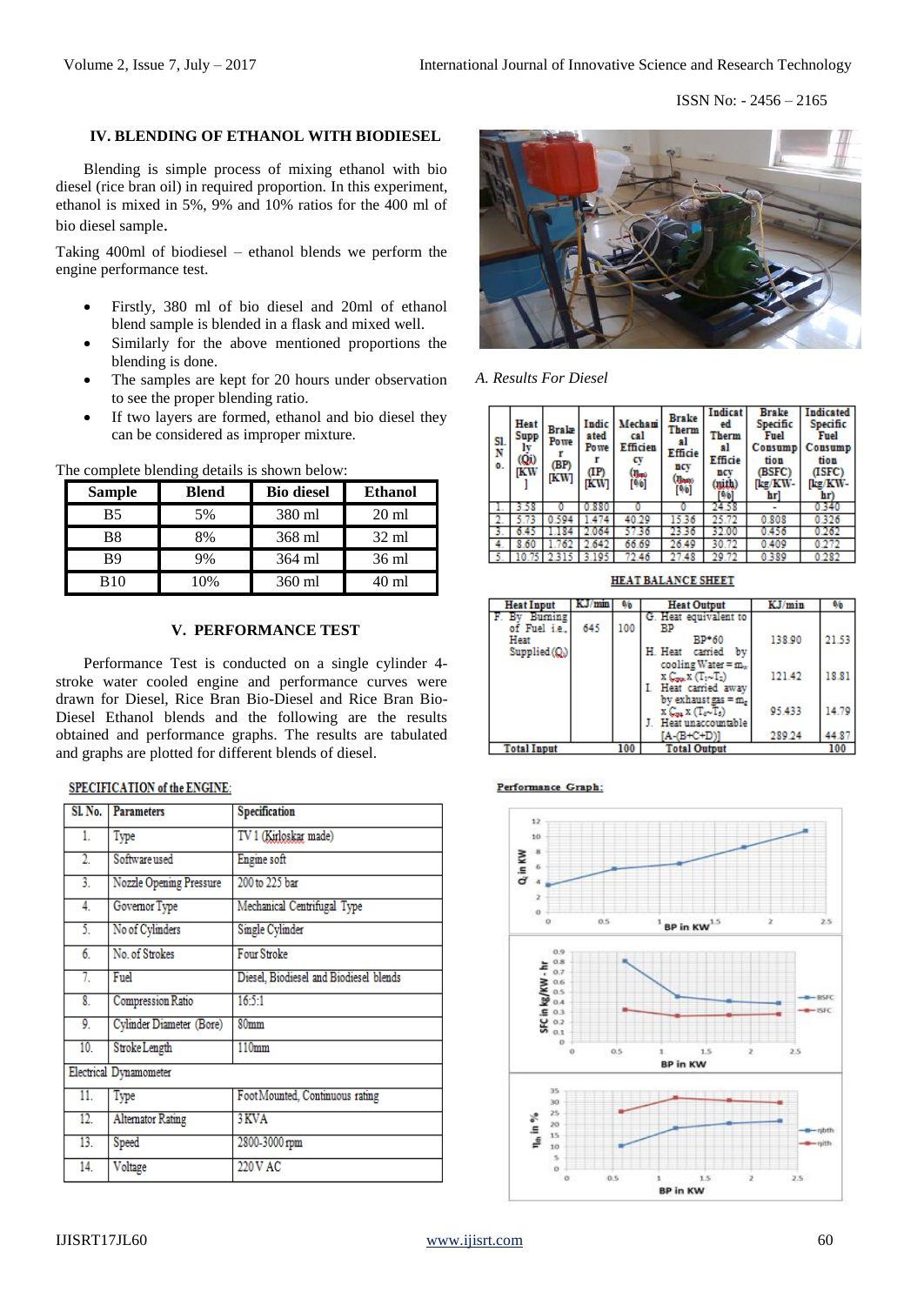| SI.<br>No |     | BP<br>IKW | IP<br><b>IKW</b> | Ile<br>[96] | llan<br>[96] | ր<br>[96] | <b>BSFC</b><br>[kg/KW<br>hr | ISFC<br>[kg/KW-<br>hr) |
|-----------|-----|-----------|------------------|-------------|--------------|-----------|-----------------------------|------------------------|
|           | 45  |           | .60              |             |              | 24.49     |                             | 0.400                  |
|           |     |           |                  | 49.58       |              | 32.42     |                             | 0.30?                  |
|           | .90 |           | 78               | 66.29       | 18.08        | 36.33     | $0.40^{\circ}$              | 0.270                  |
| ٠.        |     |           | 50               | 4.58        |              | 35.OI     | 0.317                       | 0.280                  |
|           |     |           |                  |             |              |           |                             |                        |

#### HEAT BALANCE SHEET

| <b>Heat Input</b>  | KJ/mm |     | <b>Heat Output</b>                                                      | KJ/min | 96    |
|--------------------|-------|-----|-------------------------------------------------------------------------|--------|-------|
| A. By Burning      |       |     | B. Heat equivalent to                                                   |        |       |
| of Fuel i.e.,      | 514.2 | 100 | <b>BP</b>                                                               |        |       |
| Heat               |       |     | $BP*60$                                                                 | 138.00 | 26.85 |
| $Supplied(Q_i)$    |       |     | C. Heat carried by                                                      |        |       |
|                    |       |     | cooling Water = $m_v$                                                   |        |       |
|                    |       |     | $X \mathcal{C}_{\text{max}} X (\mathcal{T}_1 \cup \mathcal{T}_2)$       | 114.49 |       |
|                    |       |     | D. Heat carried away                                                    |        |       |
|                    |       |     | by exhaust gas = m.                                                     |        |       |
|                    |       |     | $X \mathcal{C}_{\text{out}} X (\mathbb{T}_{e^{\infty}} \mathbb{T}_{e})$ | 85.402 | 16.61 |
|                    |       |     | Heat unaccountable                                                      |        |       |
|                    |       |     | $[A-(B+C+D)]$                                                           | 176.30 | 34.27 |
| <b>Total Input</b> |       | 100 | <b>Total Output</b>                                                     |        | 100   |

# Performance Graph:

Test 2:







# *B. Results For Rice Bran Oil And Diesel C. Results For Biodiesel With 5%Ethanol Blend*

| SI.<br>No. |        | (BP)<br><b>IKW</b> | Œ<br><b>IKW</b> | (Մարմ<br>[96] |                   | [%]         | (BSFC)<br>[kg/KW-hr] | (ISFC)<br>[kg/KW-hr) |
|------------|--------|--------------------|-----------------|---------------|-------------------|-------------|----------------------|----------------------|
|            | 4.847  |                    |                 |               |                   | 20.63       |                      | 0.42                 |
|            | 6.232  | 0.592              | 592             | 37.19         |                   | 11.49 25.55 | 0.912                | 0.34                 |
|            | 6.924  |                    | 177             | 54.07         |                   | 18.99 31.44 | 0.509                | 0.26                 |
| 4.         | 9.694  | 1.752              | 2.752           |               | 63.66 20.07 28.39 |             | 0.479                | 0.31                 |
| к          | 13.156 | 2312               | 3.312           | 69.81         |                   | 21.57 25.17 | 0.493                | 0.34                 |

# **HEAT BALANCE SHEET**

| <b>Heat Input</b>              | KJ/mm |     | <b>Heat Output</b>                                                                                                           | KJ/min | 90    |
|--------------------------------|-------|-----|------------------------------------------------------------------------------------------------------------------------------|--------|-------|
| Buming<br>of Fuel i.e., 789.36 |       | 100 | B. Heat equivalent to<br>ВP                                                                                                  |        |       |
| Heat<br>$Supplied(Q_i)$        |       |     | $BP*60$<br>C. Heat carried<br>bv                                                                                             | 138.72 | 17.57 |
|                                |       |     | cooling Water = m.<br>$X \mathcal{C}_{\text{max}} X (\mathcal{T}_1 \cup \mathcal{T}_2)$<br>D. Heat carried away              | 123.75 | 15.68 |
|                                |       |     | by exhaust $\text{gas} = \text{m}$ .<br>$X \mathcal{C}_{\text{max}} X (\mathcal{T}_{\text{e}} \cdot \mathcal{T}_{\text{s}})$ | 94.562 | 11.98 |
| <b>Total Input</b>             |       | 100 | Heat unaccountable<br>[A-(B+C+D)]<br><b>Total Output</b>                                                                     | 432.32 | 54.77 |

# Performance Graph:

Test 3:

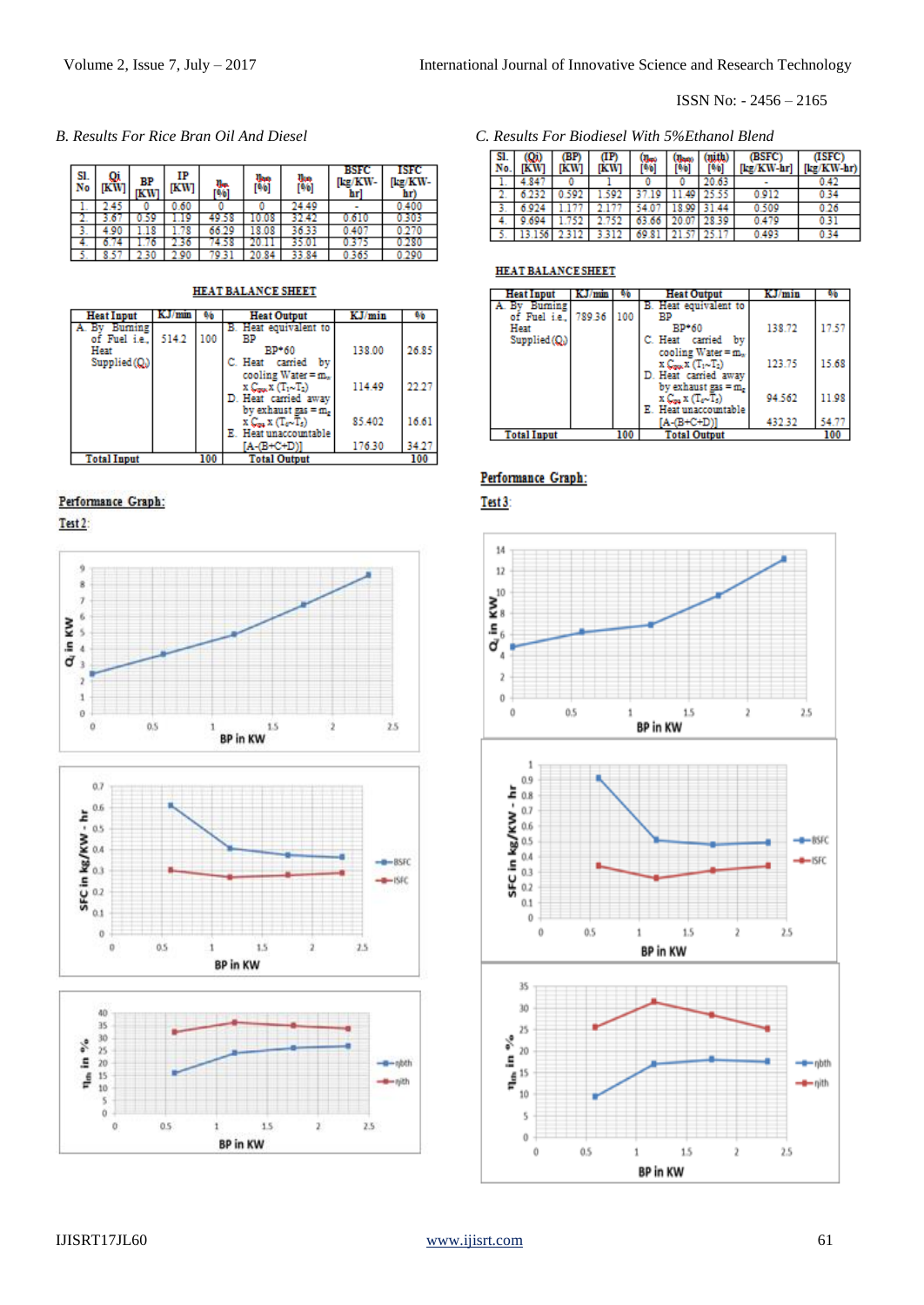# **VI. OVERALL PERFORMANCE CURVES VII. DISCUSSIONS**





Figure 3: Relationship b/w Exhaust To re and Tomue for Differ ent Fuel Blends



Figure 6: Relationship b/w Mechanical Efficiency and Engine Torque for Different Fuel Blends

When the blends of biodiesel and ethanol were tested in the laboratory, results obtained were as follows:

- 1. With the increase in blend, Flash and Fire point decreases.
- 2. With the increase in blend the viscosity decreases.
- 3. With the increase of the blend percent there is decrease in Calorific value of the fuel.
- 4. With the increase of the blend percent there is increase in specific gravity of the fuel.

### *A. Brake Thermal Efficiency v/s 75% Load*

- 1. Performance of engine was observed to be better when operated on diesel as compared to biodiesel.
- 2. Biodiesel-Ethanol blended fuels showed better performance in terms of higher brake thermal efficiency and lower emissions of smoke.
- 3. In BIODIESEL-Ethanol blended fuels 10% Ethanol blend showed better performance in comparison with 5% and 8% blends.

### *B. Engine Speed v/s Torque*

It is observed that as there is increase in the torque there is decrease in the speed of the crank.

# *C. BP v/s Torque*

- 1. It is clear that as the torque increases the power developed also increases.
- 2. The bp is slightly higher for higher percentage of ethanol fuel as compared to neat diesel because more amount of air is available for combustion of ethanol diesel blends as the stochiometric air fuel ratio of ethanol is less than diesel.
- 3. These characteristics are confirming the fact of combustion performance improvement due to ethanol fuel addition with neat biodiesel.

### *D. Exhaust Gas Temperature v/s Torque*

- 1. It is clear that as the torque increases, the exhaust gas temperature increases.
- 2. The maximum exhaust gas temperature of about 379ºC was observed at maximum torque (75%) when the engine was on diesel fuel, whereas the average maximum exhaust temperatures were 355, 373, 365, 378, 368, 367 and 363ºC when the engine was run on Biodiesel, 5% EB, 9% EB and 10% EB blends, respectively.
- 3. Since ethanol is partially oxidized (OH radicals), and while burning has a lower burning temperature, reduced exhaust gas temperatures were observed when running on blends. Another reason is that the lower calorific value of blended fuel as compared to diesel alone.